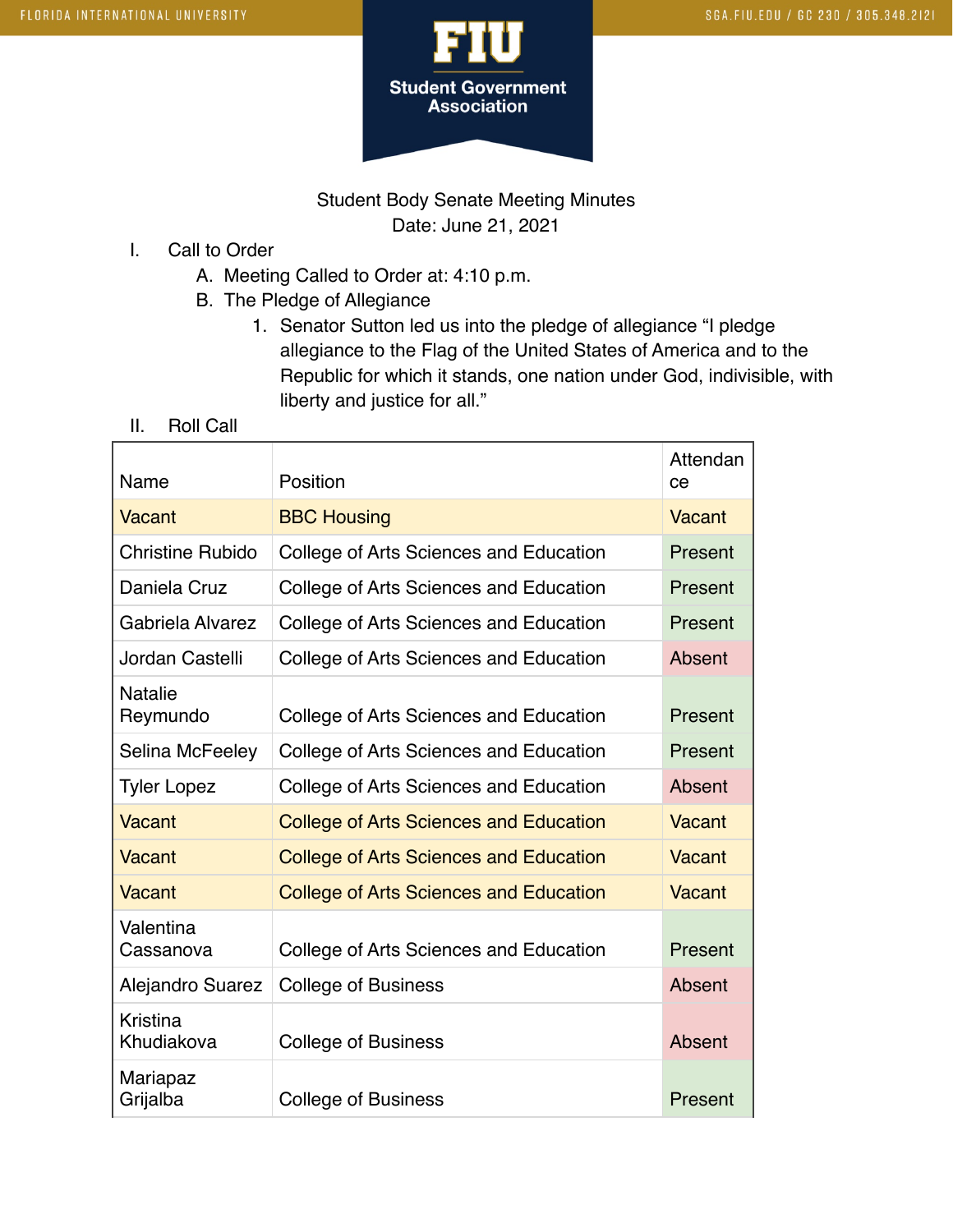| Rodrigo Alea                   | <b>College of Business</b>                            | Absent        |
|--------------------------------|-------------------------------------------------------|---------------|
| Sergio Reyes                   | <b>College of Business</b>                            | Present       |
| Gabriela Tovar                 | College of Communication Architecture and<br>the Arts | Present       |
| <b>Ivette Suarez</b>           | College of Communication Architecture and<br>the Arts | Absent        |
| Cristhofer Lugo                | College of Engineering and Computing                  | Absent        |
| <b>Vacant</b>                  | College of Engineering and Computing                  |               |
| Hervangelot<br>Lordeus         | College of Engineering and Computing                  | Present       |
| <b>Natalie Meneses</b>         | College of Engineering and Computing                  | Present       |
| <b>Celesse Temes</b>           | College of Hospitality and Tourism<br>Management      | Absent        |
| Natalie Lahera                 | College of Law                                        | Present       |
| Manuela<br>Jaramillo           | <b>College of Medicine</b>                            | Present       |
| Joshua Lovo-<br><b>Morales</b> | College of Nursing and Health Sciences                | Present       |
| <b>Tyra Moss</b>               | College of Public Health and Social Work              | Present       |
| Joshua Mandall                 | <b>Graduate School</b>                                | Present       |
| <b>Vacant</b>                  | <b>Graduate School</b>                                | Vacant        |
| <b>Vacant</b>                  | <b>Graduate School</b>                                | Vacant        |
| <b>Vacant</b>                  | <b>Graduate School</b>                                | <b>Vacant</b> |
| <b>Vacant</b>                  | <b>Graduate School</b>                                | Vacant        |
| Alexander<br>Collado           | <b>Honors College</b>                                 | Present       |
| <b>Vacant</b>                  | <b>Lower Division BBC</b>                             | <b>Vacant</b> |
| <b>Vacant</b>                  | <b>Lower Division MMC</b>                             | Vacant        |
| Jacob Bharat                   | <b>MMC Housing</b>                                    | Present       |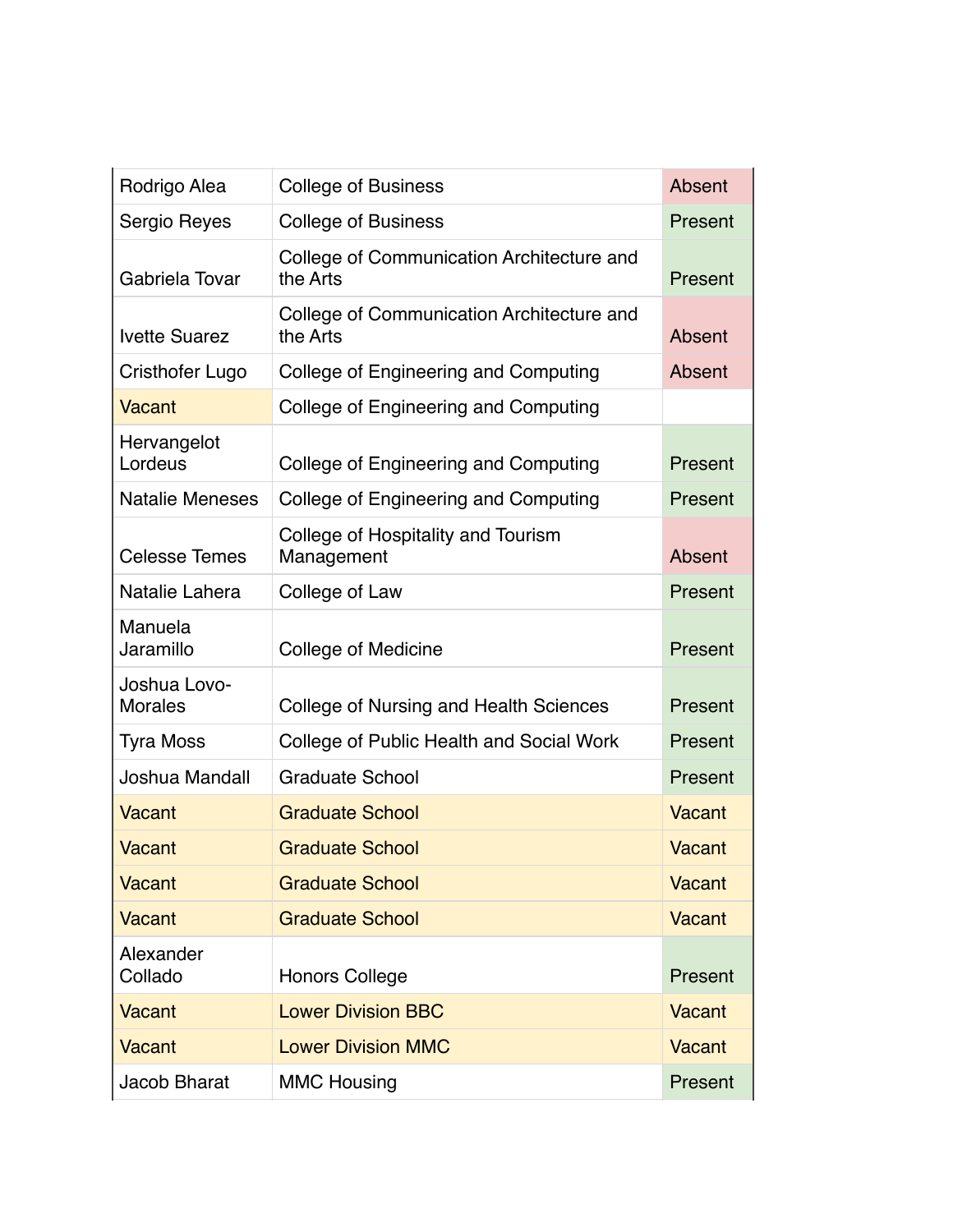| Sebastian Aviles                       | <b>MMC Housing</b>                         | Present |
|----------------------------------------|--------------------------------------------|---------|
| <b>Taylor Sokolosky</b>                | <b>MMC Housing</b>                         | Present |
| Vacant                                 | <b>Online Student</b>                      | Vacant  |
| <b>Alexander Sutton</b>                | School of International and Public Affairs | Present |
| David Luis                             | School of International and Public Affairs | Present |
| Sadie Testa-<br>Secca                  | School of International and Public Affairs | Present |
| Vacant                                 | <b>Upper Division BBC</b>                  | Vacant  |
| Vacant                                 | <b>Upper Division BBC</b>                  | Vacant  |
|                                        | <b>Upper Division MMC</b>                  | Vacant  |
| <b>Nicholas</b><br>Pastrana            | <b>Upper Division MMC</b>                  | Present |
| TOTAL NUMBER OF SENATORS PRESENT       |                                            |         |
| <b>TOTAL NUMBER OF SENATORS ABSENT</b> |                                            |         |
| TOTAL NUMBER OF SENATE SEATS VACANT    |                                            |         |
|                                        |                                            |         |
| <b>Quorum Established</b>              |                                            |         |
|                                        |                                            |         |

- III. Approval of Minutes from Last Meeting
	- A. Senator sutton moves to approve minutes from 5/14/2021 meeting. Senator Aviles seconds. Motion passes
- IV. Adoption of the Agenda
	- A. Senator luis moves to adopt the agenda of 6/21/21
- V. Invited Speakers
	- A. none
- VI. Committee Reports
	- A. Appropriations Committee
		- 1. Poll was sent out to committee members to see what location suits meetings best.
	- B. Graduate and Professional Student Committee
		- 1. Met today and decided to keep the application that was online.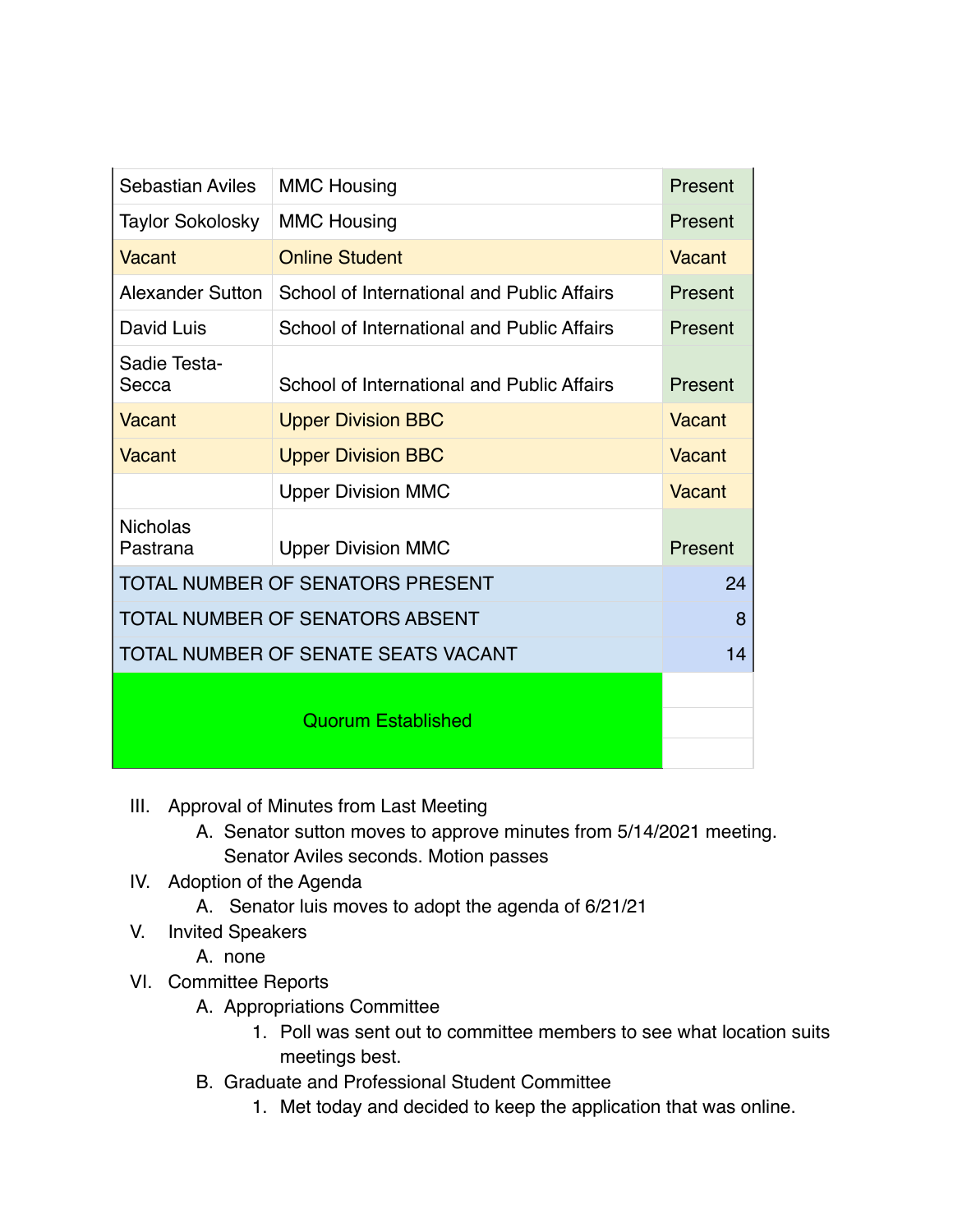- C. University Sustainability and Innovation Committee
	- 1. Sent out poll for meeting times and locations
- D. Health and Well-Being Committee
	- 1. Sending out reminder to find best time for meeting
- E. Student Life and Academic Concerns Committee
- F. Committee on Rules and Administration
	- 1. Will speak with committee chair in order to set up meeting times
- VII. Executive Board Reports
	- A. Student Body President
	- B. Senate President
		- 1. Thinking about special projects committee in regards to pharmacy concerns from two senates ago
	- C. Senate President Pro-Tempore
		- 1. Senate retreat Monday july 19th at BBC  $\setminus$ . Transportation will be provided. Responses by the first week of july would be appreciated.
	- D. Senate Floor Leader
		- 1. Utilize your powers as a Senator.
	- E. Student Body Vice President
		- 1. If you don't follow our SGA instagram, it is highly recommended! It is one of the best ways to stay in touch with events and the goings on around campus
	- F. Comptroller
	- G. Executive Administrator
	- H. Governor of the Biscayne Bay Campus
		- 1. Tabling tomorrow at I75! Will be attending the welcoming events
	- I. Chief of Staff
	- J. Chief Justice
- VIII. Vetoed Legislation

A.

IX. Unfinished Business

A.

- X. New Business
	- A. Alex Benin: CASE Vacancy
		- 1. Senator luis moves to vote by unanimous consent, senator lordeus seconds. Motion passes.
	- B. Edward Hernandez: CASE Vacancy